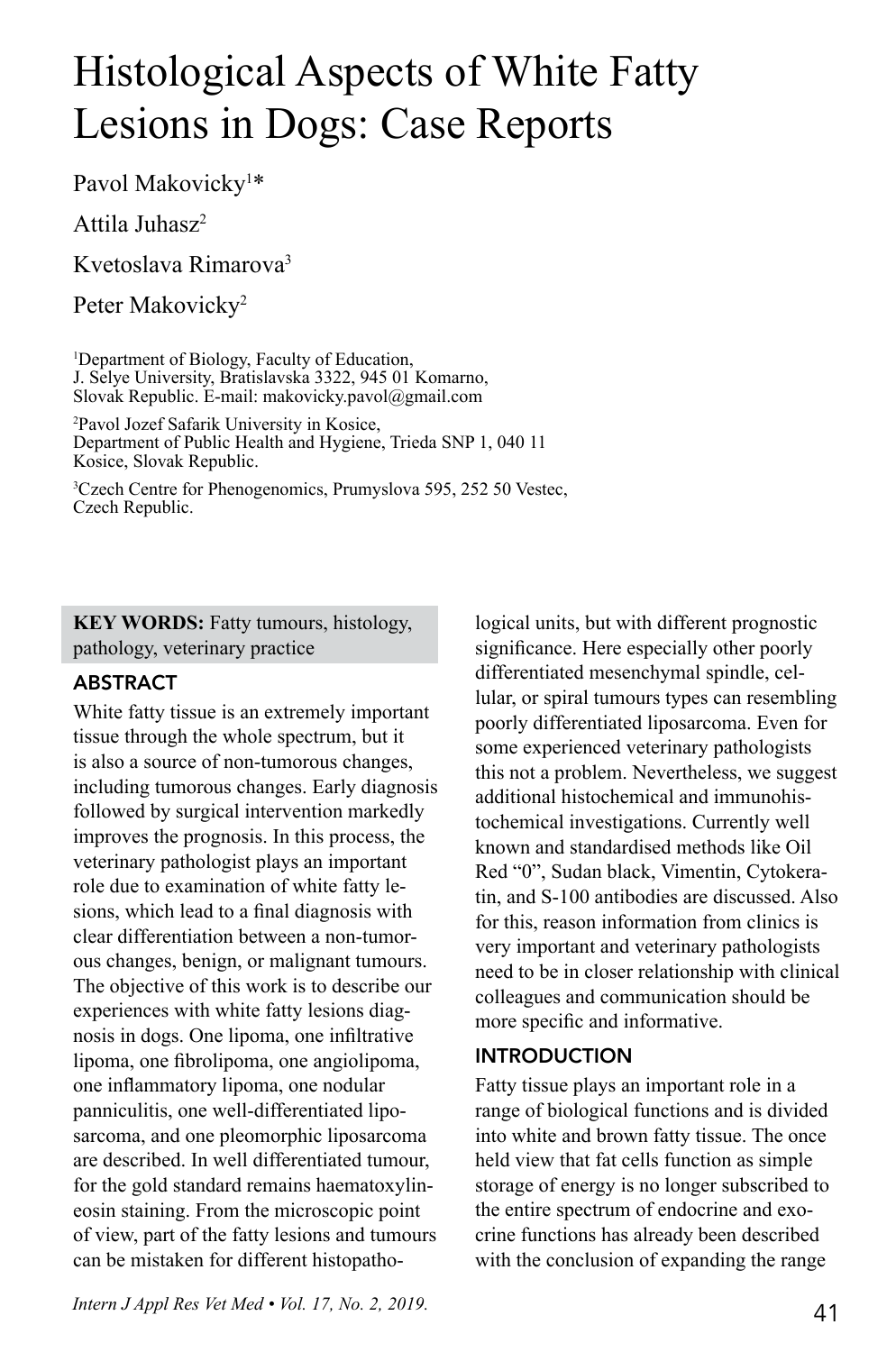of functions and of the importance of fatty tissue in regulation of physiological processes. These facts have greatly changed the view on fatty tissue.

On the other hand fatty tissue is also a source of tumorous changes, which can be determined as benign or malignant.<sup>1</sup> According to the information from the WHO's "International histological classification of tumors of domestic animals" benign white fatty tumours are classified as lipoma, and its variant of infiltrative lipoma, and angiolipoma.

Malignant tumours are classified as liposarcoma, with a variant of well-differentiated, pleomorphic, and myxoid.<sup>2</sup> Early diagnosis, followed by surgical intervention, strongly improves the prognosis. In this process, the veterinary pathologist plays an important role in the examination of tumorous lesions, which leads to a final diagnosis with clear differentiation between a malignant and benign white fatty tumours, type of the white fatty tumour, level, and the rate of growth of the white fatty tumour. Here we are reporting eight white fatty lesions cases from our bioptic practice. The objective of this article is to show our experiences with white fatty lesions diagnosis in dogs.

# MATERIAL AND METHODS

### **Case Reports**

• Case 1. A dog with solid tumor localized subcutaneously in the area of mammary gland. Laboratory received one approximately 4x3x3 cm., sized resembling chicken egg shaped sample. It is a pale, lipoid material, which is easy to cut (Figure 1 A). Two samples were selected for further histological investigation.

• Case 2. A dog with a tumour localized subcutaneously on the right thoracic part of body. Laboratory received one approximately 4x2x2 cm., sized white fatty tissue sample (Figure 1 B). For further histological examination the central part of the sample was selected and processed.

• Case 3. A dog with a large subcutaneous tumor on the left foreleg. Laboratory received two approximately 3x3x1 cm., and 2x2x1 cm., sized samples and one part form the centre was processed for further histological investigation (Figure 1 C).

• Case 4. A dog with a massive subcutaneous tumour on the dorsal part of body surrounded by several variable sized tumours. Laboratory received two approximately  $3x3x2$  cm., and  $2x2x1$  cm., sized white fatty tissue samples, which were partially

#### *Figure 1*

- *A: Nodular fat tissue mass.*
- *B: Shapeless tissue composed of fat tissue and skeletal muscles.*
- *C: Two parts of tumor composed of skin and mass of tumorous material.*
- *D: Fat tissue with well visible blood vessels.*
- *E: Lipoma. Legend: HE: 100x.*
- *F: Infiltrative lipoma. Legend: HE: 100x.*
- *G: Fibrolipoma. Legend: HE: 100x.*
- *H: Angiolipoma. Legend: HE: 100x.*

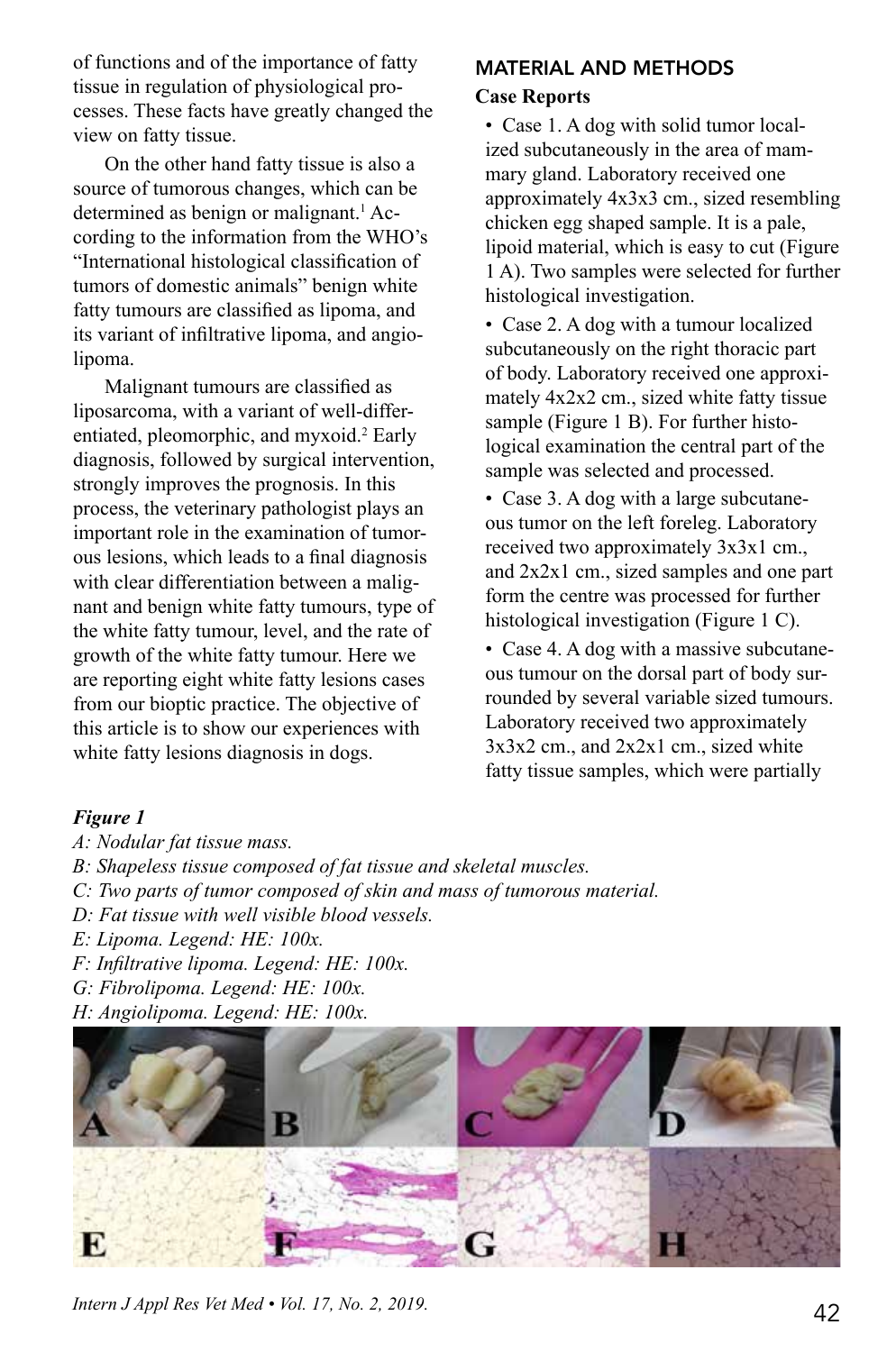## *Figure 2*

*A: Inflammatory lipoma. Legend: HE: 100x. B: Nodular panniculitis. Legend: HE: 100x.*

*C: Inflammatory lipoma. Legend: HE: 200x.*

*D: Nodular panniculitis. Legend: HE: 200x.*



covered by fibrous tissue (Figure 1 D). One sample from the centre was selected for further histological investigation.

• Case 5. A dog with one large subcutaneous tumour localized in the umbilical area. The laboratory received one approximately 15x8x6 cm., encapsulated, fibrous sample and two samples were selected for further histological investigation.

• Case 6. A dog with two tumours localized subcutaneously in the dorsal part of body. Laboratory received two approximately 3.5x2.5x1.5 cm., fibrous-white fatty tissue samples and one part from each was selected for further histological investigation.

• Case 7. A dog with one tumour localized subcutaneously on the dorsal part of body. Laboratory received one approximately 2x2x2 cm., sized white fatty tissue sample and one part from center was processed for further histological investigation.

• Case 8. A dog with a large subcutaneous tumour in the umbilical area. Laboratory received one approximately 20x15x10 cm., massive tumour was delivered to labora-

tory and several parts of the sample were processed for histological investigation.

# **Histological Procedures**

Formaldehyde-fixed tissues were routinely embedded in paraffin blocks. Samples were cut using a microtome with a thickness of 3–5 μm. Slices were stained using a general haematoxylin-eosin (Diapath, Italy). Samples were described and evaluated on a light-microscopic picture using Olympus microscope (Olympus Provis BX40, Japan).

# RESULTS

• Case 1: Lipoma. Microscopic image consisted of white fatty tissue with several typically shaped ovoid, polygonal, or elongated univacuolar (Author, please check spelling of the word) fat cells with minimal extracellular spaces containing periphery localised miniature darker ellipsoid nuclei (Figure 1 E).

• Case 2: Infiltrative lipoma. Sample consisted of matured white fat tissue with several approximately same sized univacuolar (Spelling?) fat cells, which are infiltrating fibrous septa, including muscular fibres of cross striated skeletal muscles (Figure 1 F).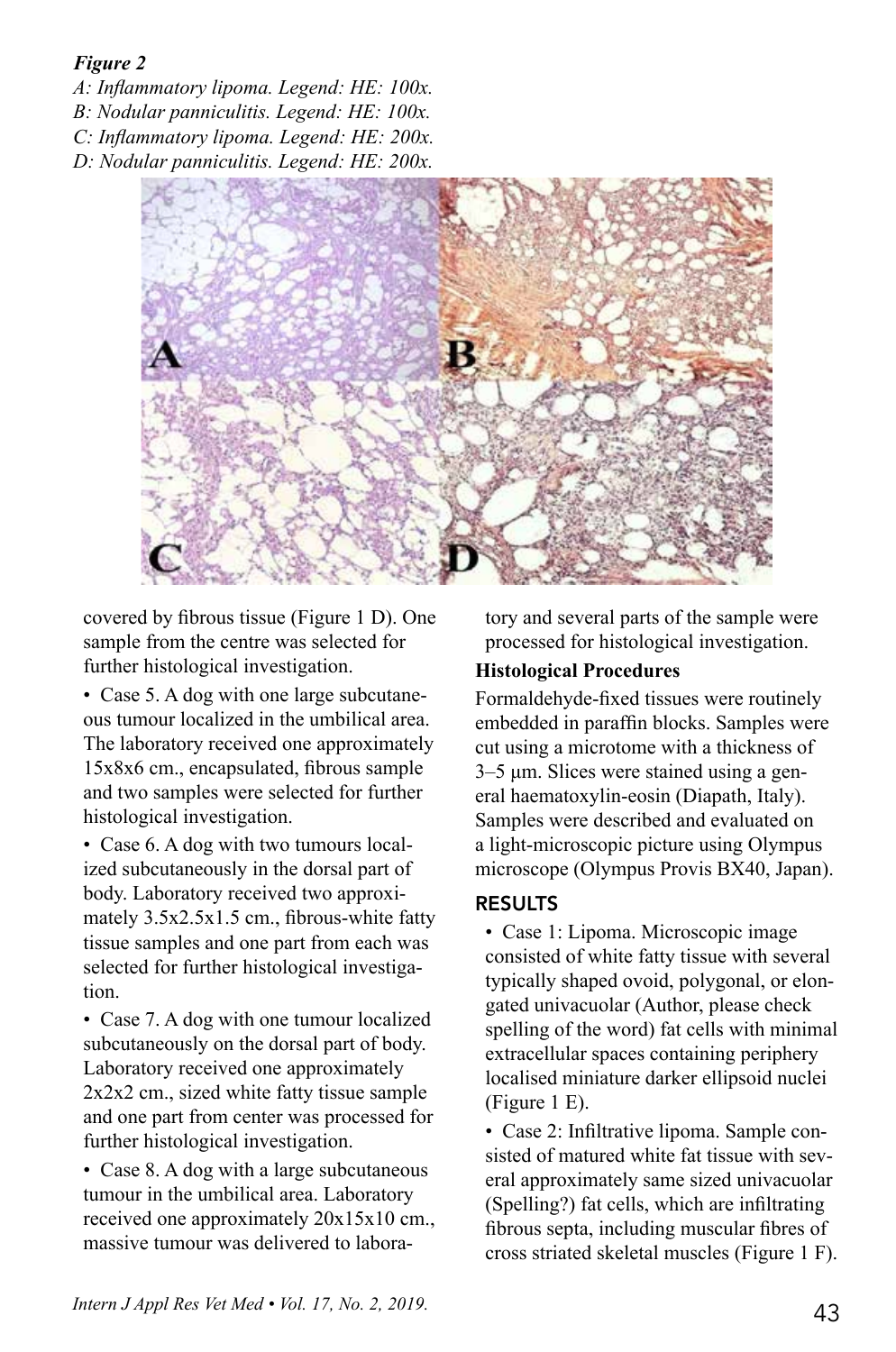### *Figure 3*

*A: Well differentiated liposarcoma. Legend: HE: 100x.*

*B: Poorly differentiated liposarcoma. Legend: HE: 100x.*

*C: Well differentiated liposarcoma. Legend: HE: 200x.*

*D: Poorly differentiated liposarcoma. Legend: HE: 200x.* 



• Case 3: Fibrolipoma. Tissue, which is composed by two parts. Dominant part consisting white fat tissue with several ovoid univacuolar fat cells and second part is created by elongated, or fusiform cells resembling fibroblast which are surrounded by richly vascularised fibre component (Figure 1 G).

• Case 4: Angiolipoma. Material consisting white fat tissue with several ovoid, or polygonal univacuolar (Sp?) fat cells with several capillaries containing mass of erythrocytes into the lumen (Figure 1 H).

• Case 5: Inflammatory lipoma. Mass of variable sized univacuolar (Author, if spelling changes are appropriate, please change the spelling of this word throughout. Thank you) fat cells and part of them are covered by massive diffuse inflammation predominantly consisting histiocytes. Part of the sample is vital and part semivital, or necrotic with residual univacuolar fat cells formations and mass of histiocytes, lymphocytes and polymorphonucleares (Figure 2 A, C).

• Case 6: Nodular panniculitis. Histologically fibrolipid tissue consisting several univacuolar fat cells, which are separated

by mass of reticular, collagenous fibres and massive inflammation consisting of histiocytes. Almost full material is covered by mass of histiocytic elements with variable sized foamy slightly pinkish cytoplasm containing several miniature droplets, or some miniature palled vacuoles and one darker nucleus. In various regions some digested univacuolar fat cells on relaxed collagenous stroma are present. On the periphery muscular fibres of skeletal muscles and some individual, or groups of isolated histiocytes are visible (Figures 2 B, D).

• Case 7: Well-differentiated liposarcoma. Histology showed massive diffuse arranged mesenchymal tumour, consisting of ovoid or irregularly shaped cells with ballooned, almost empty, or slightly pinkish cytoplasm and one atypical darker nucleus containing several compact nucleoli. Part of the cells resembling signet-ring cells with polygonal shaped, pale to totally clear optically fine cytoplasm containing one darker atypical nucleus. Several focal necrotic fields are into the center of the tumor present. Tumor is infiltrating surrounded connective tissue. (Figures 3 A, C).

• Case 8: Pleomorphic liposarcoma.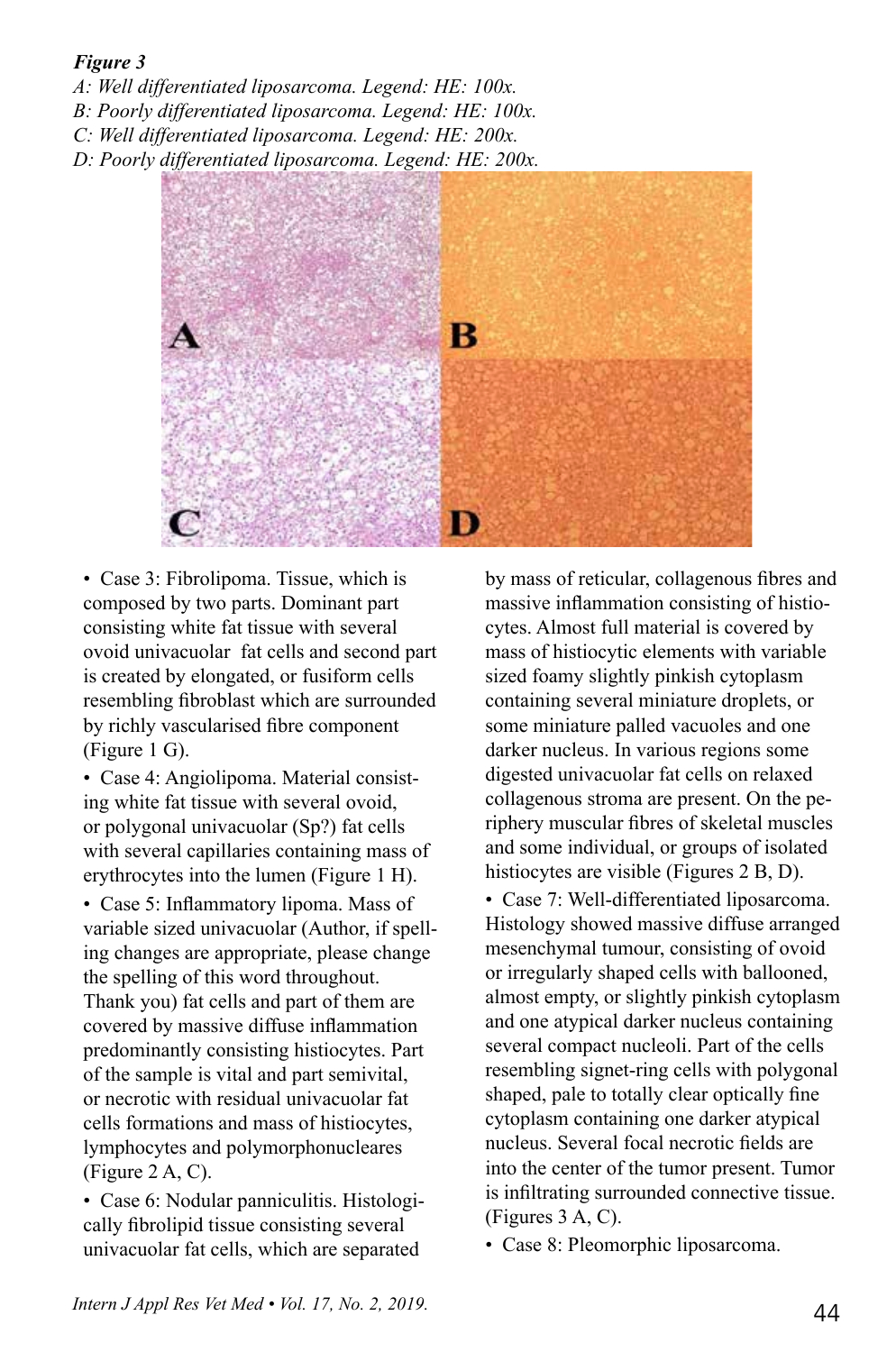Material consisting poorly differentiated mesenchymal tumour consisting of variable sized, ballooned cells with significantly pleomorphic cellular and nuclear areas. Almost in all areas of tumour there are diffuse arranged pleomorphic, polygonal, or spindle-shaped cells resembling lipoblasts. The tumour cells consist of optically clear cytoplasm containing atypically shaped nuclei with some dispersedly distributed heterochromatin, and with one or two compact nucleoli are present. Some atypical isolated cells, or groups of atypical cells, including several multinuclear lipoblastic cells and signet-ring cells are visible. The mitotic activity reach 3/40 HPF atypical mitotic figures. Part of the tumour is necrotic. Stroma is represented by fibrous septa and numerous thin-walled blood vessels (Figures 3 B, D).

## **DISCUSSION**

White fatty tumours are common in veterinary bioptic practice. These tumours have already been described in almost all mammalian species and in well-differentiated forms they are easily identifiable. In cases of poorly differentiated forms, the diagnosis should be supported by immunohistochemical methods, eventually by clinical investigation. Lipoma is a benign tumour, composed of univacuolar fat cells, interstitial tissue and blood vessels. In dogs, it is one of the most common type of skin tumour.<sup>3</sup> Histologically, compared to normal white fatty tissues, differences are minimal.

Other types, like infiltrative lipoma, fibrolipoma, and angiolipoma are characterised by morphological diagnosis. References reported also some other type of lipomas.4,5 Most of them can be identified relatively quickly and the final diagnosis is always supported by benign white fat tissue, which is mixed with other types of tissues. Atypical lipomas are more problematic to diagnose. They are also composed by white fat tissue and can contain some differences in white fat cells, including some mitotic figurines. For instance, spindle cell lipomas are referred like benign neoplasms of adipose

tissue that may resemble an undifferentiated soft tissue sarcoma and need to be clearly diagnosed.<sup>6</sup>

Other challenges in diagnostic veterinary pathology can be nodular panniculitis, which is characteristic by white fat cells inflammation and in some cases there is a risk of mistake with malignant tumour diagnosis.7 Other diagnostic problems may be sebaceous sarcomas resembling pleomorphic liposarcoma. Our cases show that final conclusion is based on histological findings, with consideration for differences between other entities, including criteria for diagnosis. Information from anamnesis or therapy are helpful for final diagnosis.

Liposarcoma is a malignant tumour of white fat tissue with localization similar to lipoma, but with different morphology, infiltrated growth, and poor prognosis.<sup>8</sup> The pleomorphous-type variants of this tumour are widely variable, and it is not always easy to make an accurate diagnosis using only standard hematoxylin-eosin staining. Some references recommend histochemistry, and for instance, the activity of Oil Red "0" or Sudan black are useful methods in fatty tumours diagnosis.<sup>9</sup> On the other hand, this investigation needs closer cooperation with clinical colleagues, who need to respect the sample fixation requirements. By immunohistochemical examinations the mesenchymal origin of tumours was verified by a positive reaction to anti-vimentin and negative reactions to cytokeratin. In our previous cases the positive response of liposarcoma to anti-S-100 protein became a diagnostic marker.10 However, it is evident, that anti-S-100 protein is not just a marker for mesenchymal cells, but is expressed by multiple cell types, notably those of neural crest origin such as malignant melanoma, chondroblastoma and Schwannoma.<sup>11</sup>

Other data indicated that the effectiveness of anti-S-100 protein has been demonstrated in a wide range of normal and neoplastic tissues, including some canine connective tissue tumours.12 Immunohistochemistry is not widely established, is